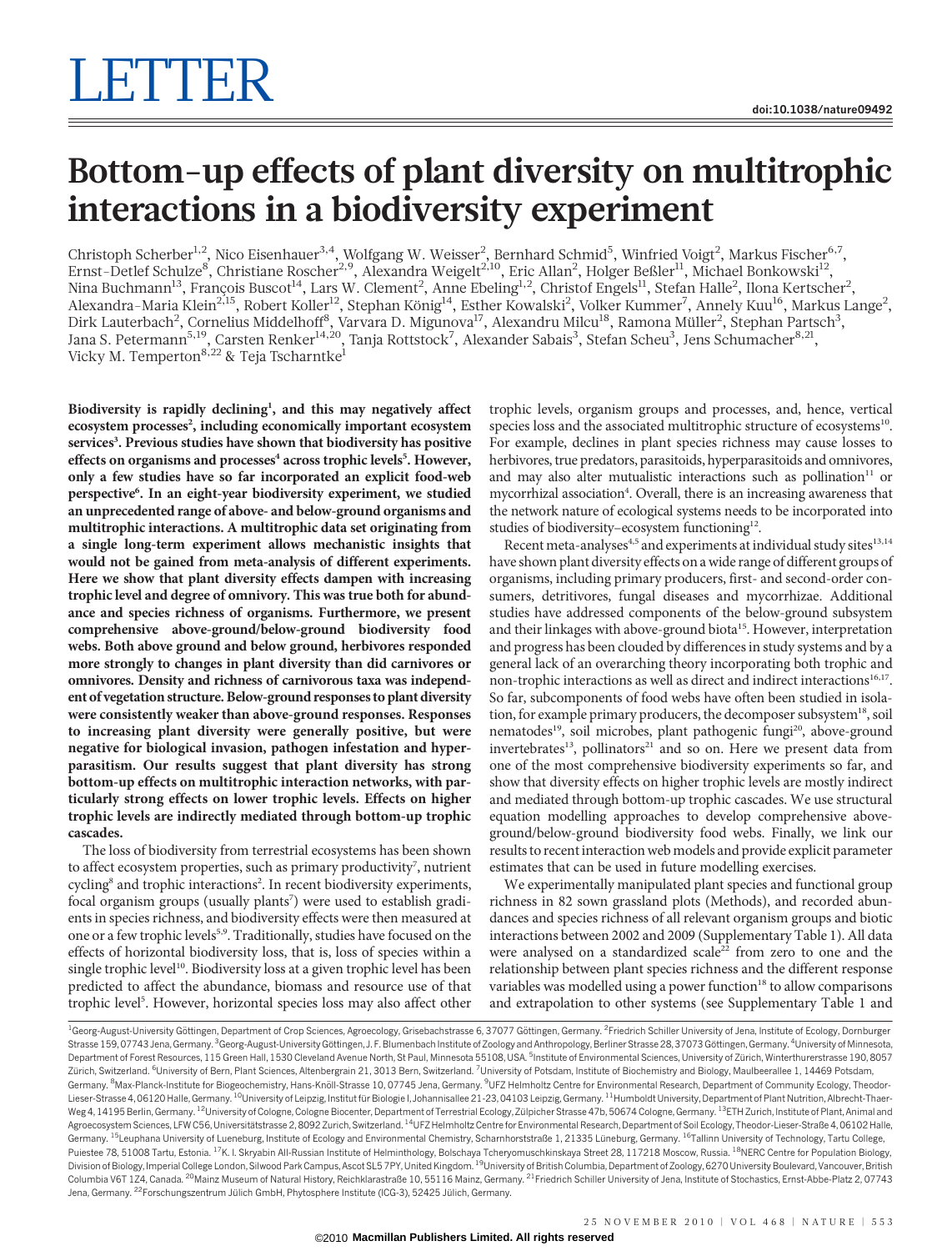Supplementary Fig. 3 for untransformed data). Analyses consisted of three steps. First, every response variable was analysed separately using a common set of linear, saturating and exponential models with untransformed plant species richness as the main explanatory variable. The presence of legumes and grasses and the number of plant functional groups were fitted as additional covariates. Variance heterogeneity was modelled using variance functions. Model selection was based on the Akaike information criterion for small sample sizes (AICc). Then, for parsimony, models were refitted using a power function. This allowed comparisons between the abundance and species richness of herbivores, carnivores and all other functional groups. Finally, multivariate techniques (multivariate linear models and structural equation models) were used to account for nonindependence of variables measured on the same field plots.

Plant species richness had highly significant overall effects on the abundances of other organisms ( $T_{\rm PB} = 0.56$  (Pillai–Bartlett trace), approximately F-distributed with  $F_{10,37} = 4.741$ ,  $P < 0.001$ ; Fig. 1a, c), the species richness of other organism groups ( $T_{PB} = 0.788$ , approx.  $F_{9,38} = 15.69$ ,  $P < 0.001$ ; Fig. 1b, d) and on trophic interactions  $(T_{\text{PB}} = 0.733$ , approx.  $F_{10,22} = 6.04$ ,  $P < 0.001$ ; Supplementary Fig. 1; see Supplementary Methods for definitions of interactions). The abundance and species richness of organisms and biotic interactions were affected in broadly similar ways by changes in plant species richness (Fig. 1 and Supplementary Fig. 1).

Model selection using the complete range of linear, saturating and exponential models (Supplementary Tables 2 and 3) showed that 90% of all relationships could be approximated by a power model of the form  $y = a + bS^z$  (ref. 18), where the exponent z can take any real value (in particular zero and one as special cases). Only five out of 38 organism groups declined with plant species richness (abundances of hyperparasitoids, fungivorous nematodes and mites, and abundance and



Figure 1 | Effects of plant species richness on above- and below-ground organisms in temperate grassland. a, b, Abundance (a) and species richness (b) of above-ground organisms. c, d, Abundance (c) and species richness (d) of below-ground organisms. All response variables scaled to [0, 1]. Every curve is fitted using a power function with covariates (Methods). Identical colours in each pair of panels indicate identical groups of organisms. For sample sizes, see Supplementary Table 1. Herb., herbivorous; Sap., saprophagous.

species richness of plant invaders; Supplementary Table 4). Responses of the below-ground subsystem were consistently smaller (average power model exponent of 0.11) than above-ground responses (exponent of 0.14).

Although most responses were saturating, closer inspection (Supplementary Table 5a–c) revealed consistent differences between the responses of herbivores, carnivores, omnivores and other trophic groups that are likely to reflect a general pattern (Fig. 2): with increasing trophic distance and for omnivores, species richness effects dampened as indicated by the magnitude of the exponent of the common power function (Supplementary Table 4). This effect was found both for organism abundances and organism species richness, both above and below ground, and it was further supported by structural equation models (Fig. 3 and Supplementary Tables 6–10). Together, these findings indicate that species richness effects are generally dampened along trophic cascades.

If plant species richness acts on other organisms along trophic cascades, and plant species richness is the only experimentally manipulated variable, then the simplest conceptual model in our case is a bottom-up model of plant species richness effects; that is, plant species richness effects are passed from one trophic level to the next. Several authors have suggested such a 'bottom-up template' perspective for terrestrial food webs<sup>23</sup>. Both decomposers and predators have long



Figure 2 <sup>|</sup> Dampening of plant species richness effects with increasing trophic level. a, Conceptual figure showing how different values of  $z$  may influence biodiversity effects ( $x$  axis shows example range of  $1-60$  plant species). **, Estimates of**  $z$  **for above-ground herbivores, carnivores, parasitoids** and omnivores. c, As in  $\mathbf{b}$ , but for below-ground organisms. The y axes in  $\mathbf{b}$  and c show estimated exponents of power functions fitted to data scaled to [0, 1]. Significant differences in z values are indicated by asterisks (\* $P < 0.05$ ,  $N = 50$ for above-ground organisms; (\*) $P = 0.06$ ,  $N = 82$  for below-ground organisms). Estimates are model predictions  $\pm$  s.e.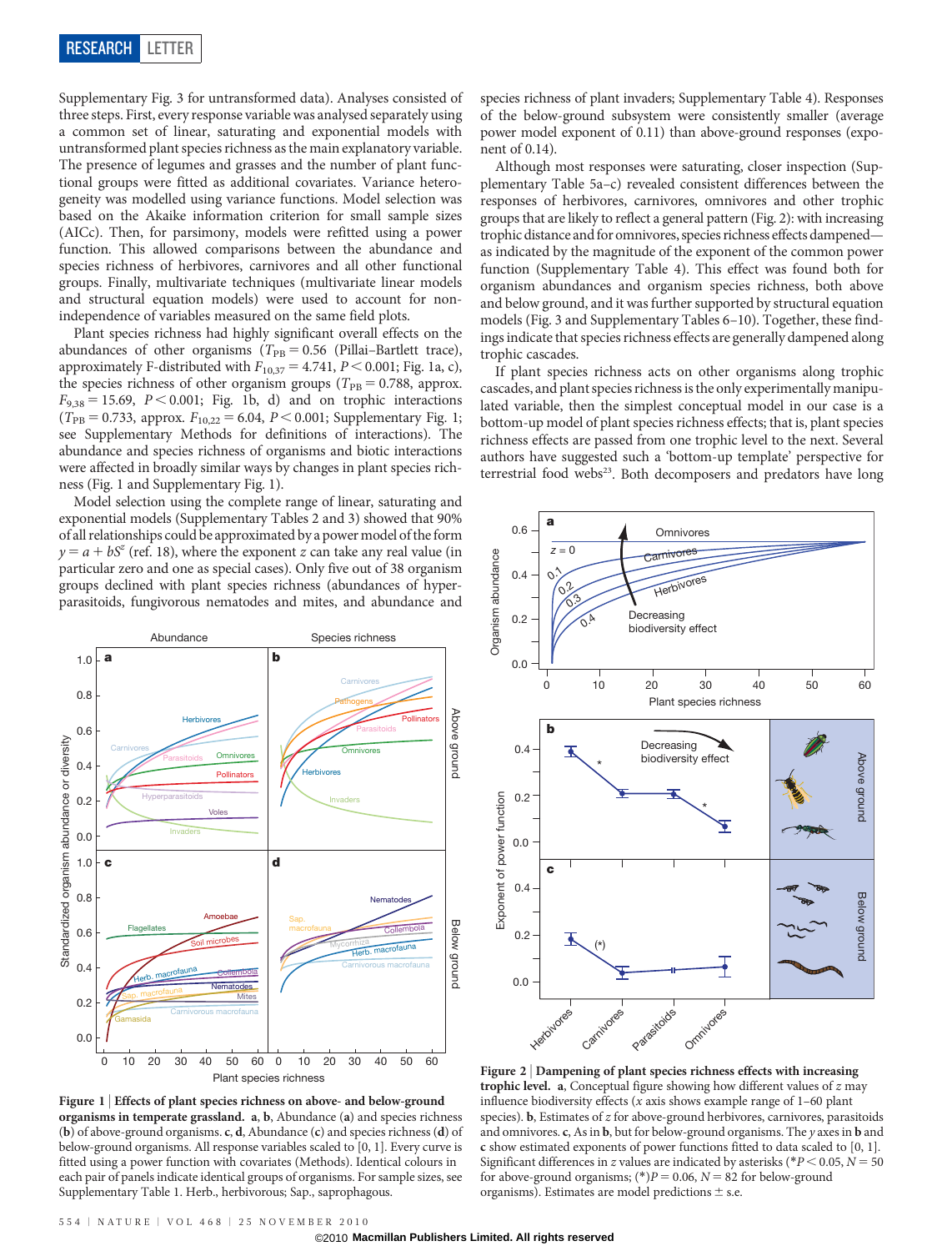## LETTER RESEARCH



Figure 3 | Food web of above- and below-ground biodiversity. Results of a structural equation model with  $N = 50$ ,  $\chi^2 = 32.56$ ,  $P = 0.212$ , 27 degrees of freedom and a root mean squared error of approximation of 0.065 (90% confidence interval, [0, 0.135]). A model with top-down control of herbivores by carnivores had  $\chi^2$  = 32.07, P = 0.156 and 25 degrees of freedom. **a**, Aboveground compartment; b, below-ground compartment. Unshaded rectangles represent observed variables (organism abundances). Circles indicate error

been proposed to be controlled essentially from the bottom  $up^{24}$ . However, top-down effects may also be expected, in particular if herbivores are not food limited<sup>24</sup>.

Using structural equation models, we constructed a minimal adequate above-ground/below-ground biodiversityfood web and found that plant species richness had almost exclusively bottom-up effects on higher trophic levels, both above and below ground (Fig. 3 and Supplementary Fig. 2). Three different theoretical constructs were used: a full model with bottom-up paths only; a full model with bottom-up and top-down paths; and all possible sets of reduced models, generated by single deletions of connections from full models (Supplementary Methods). These analyses showed that top-down control of herbivores by predators was not supported by the data. Other models (for example assuming direct effects of plant species richness on predators or omnivores) were rejected; that is, their implied covariance matrix differed significantly from the observed covariance matrix. In addition, we were able to reject hypotheses that assume positive responses only for specific trophic levels<sup>25</sup>. Although plant biomass was indirectly linked to changes in predator or parasitoid abundance, these effects were not significant. This indicates that plant species richness effects are generally not mediated through vegetation density or biomass (Fig. 3a).

In a separate structural equation model for below-ground organisms, the amount of above-ground dead plant biomass entering the terms (e1–e9). Solid and dashed arrows connecting boxes show significant and non-significant effects, respectively. Numbers next to arrows and boxes are unstandardized slopes and intercepts, respectively. Double-headed arrows indicate correlations between error terms. Plant species richness was experimentally manipulated and has no error term. For details, see Supplementary Tables 6–10. Herb., herbivorous; Pred., predatory; Sap., saprophagous.

below-ground system was generally less important than plant species richness per se (Supplementary Fig. 2). Hence, plant species richness had direct effects mainly on primary consumers, for example herbivorous macrofauna or herbivorous nematodes. In addition, there were strong direct effects of plant species richness on soil microbes and protozoans (Supplementary Fig. 2). It is likely that many of these below-ground responses are mediated either through changes in root production or through root exudates, but not through dead biomass or the amount of litter input (Supplementary Fig. 2). The direct plant species richness effects on microbes and protozoans could be mediated by changes in litter chemistry, litter diversity<sup>18</sup> or root exudates<sup>26</sup>.

Although structural equation models can be used to infer causality<sup>27</sup>, strong inference requires experimental manipulation of trophic levels in addition to manipulations of plant diversity. We therefore exposed experimental nesting sites for prey (wild bees) and measured parasitism rates (Supplementary Fig. 1) as proxies for top-down control (Supplementary Methods). Parasitism increased with plant species richness, resulting in enhanced potential for biological control in species-rich systems.

One of the most fascinating developments in the theory of biodiversity and ecosystem processes is the inclusion of trophic and non-trophic interactions into generalized Lotka–Volterra models<sup>16</sup>. These models have theoretically predicted a bottom-up control of carnivores by plants,